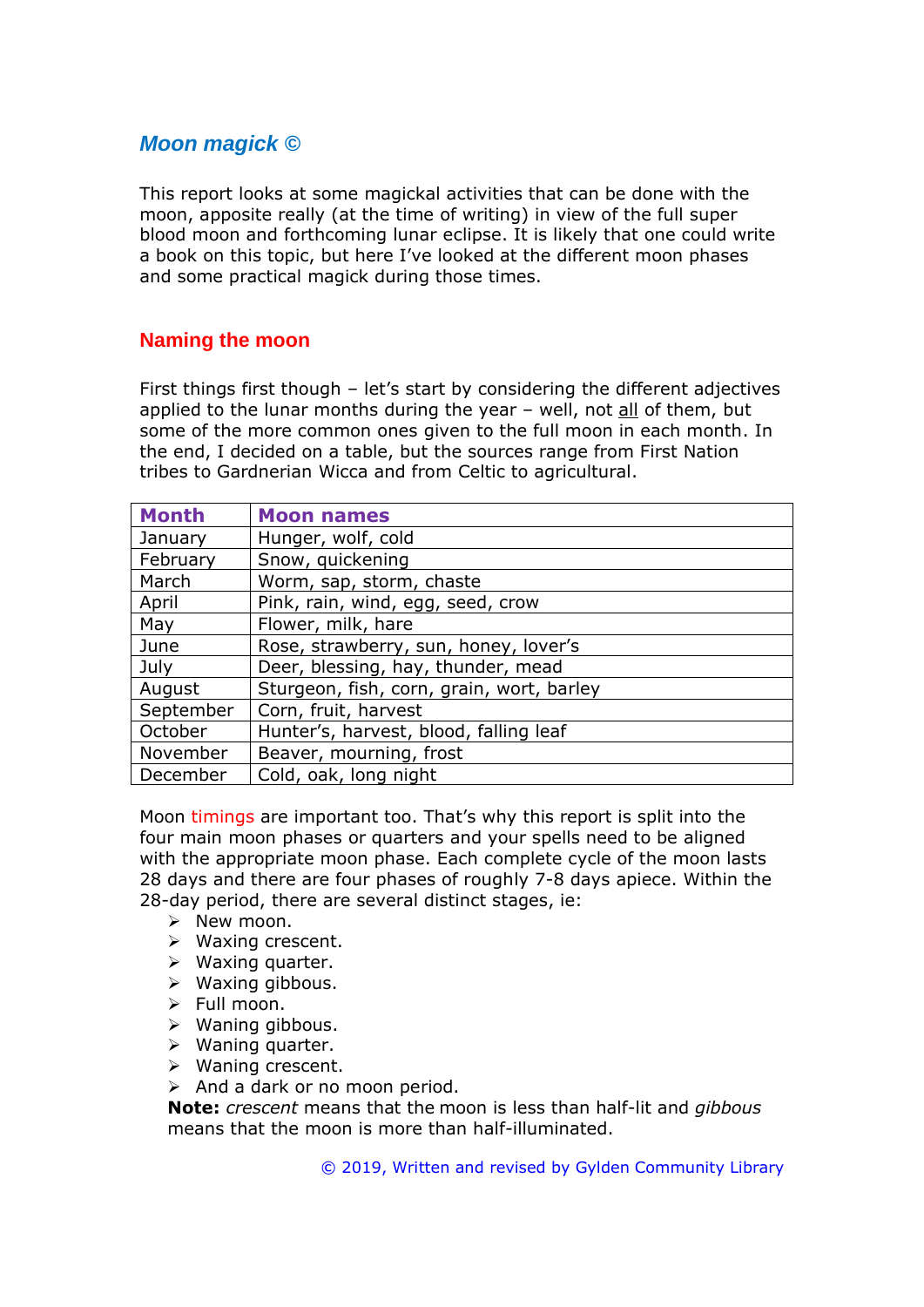From the magickal standpoint, a general rule of thumb is that:

- ➢ Sunset is good for spells involving new beginnings.
- $\triangleright$  Sunrise is a good time for divination magick.
- $\triangleright$  Midnight is a good time for the banishment of obstacles, attitudes or habits

And a **blue moon** occurs when there are two full moons in one calendar month. A blue moon permits extra power to a spell, but it is vital that you are very focused and specific in your intent.

#### **New moon**

A new moon is the first phase of each lunar cycle and corresponds with the east wind. It represents the maiden aspect of the Goddess as part of new moon rituals. For example, within the Gylden River area, regular new moon rituals are held on Eastney beach.

Any new moon ritual will emphasise the start of new cycles or growth/ new development – perhaps the planting of seeds. Any magick may involve writing invocations for health or personal issues and longer term forward planning. Scott Cunningham said that the new moon phase was a good time for love and romance – the following spell is supposed to attract a future partner.

**What you will need:** red or pink thread, as many cherry stones as years of your age, a small piece of red jasper and a sharp tool for making holes (such as a brad or a skewer).

- 1. The spell starts with the first night of a new moon.
- 2. Drill a hole in one of the cherry stones.
- 3. Repeat this task on each successive night until the moon starts to wane, perhaps after 13-14 nights.
- 4. Do not drill any more holes in the stones.
- 5. When the next new moon appears, thread the cherry stones onto your red or pink thread.
- 6. With the red jasper in your receptive hand, chant thrice, "*Let the Goddess hear my plea, Send enduring love to me*".
- 7. Tie the thread around your left knee and sleep with it attached for 14 nights.

There are several spells that can be done during the period from the new moon to the full moon. A waxing moon represents growth, eg love affairs, fertility, increased health or well-being, the planting of magickal herbs or the start of longer incantations. The two spells below are best done in this period – one for lifestyle changes and the other for producing increased energies for magick.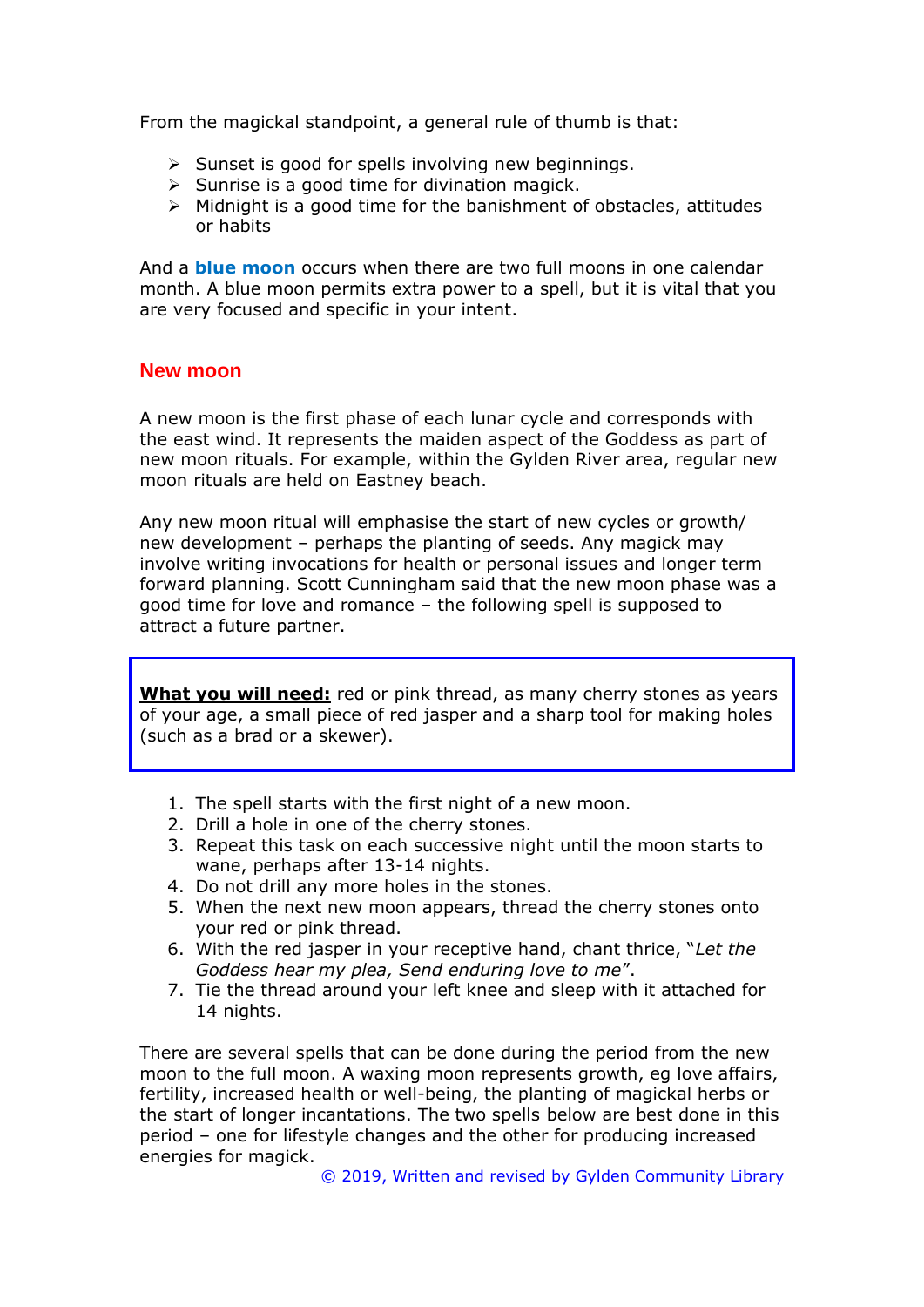### **Waxing Moon: increased power to all spells**

- 1. Take a single stone or crystal during the period between the new moon and the full moon. Could be a moonstone, but could also be anything you carry with you, eg aquamarine, rutilated quartz or amethyst.
- 2. Now that I think about it, you could use silver during this time, providing that it is, say, sterling silver, because silver allows the wearer to appreciate purity and clarity of thought.
- 3. Carry or wear the stone day and night until the moon waxes to full.
- 4. The stone will absorb some of the power of the waxing moon and affect your attitudes in this period.
- 5. For example, you may feel drawn towards meditation or solitary reflection. Or, you could develop new creative interests.
- 6. Try to follow these changes in yourself as they are evidence of the moon's enrichment to your spirit.

As the moon waxes to full, take a little time each evening to drink an infusion of chamomile or other herbal/ fruit tea and sit drinking it either in the garden or on a balcony in the moonlight. Do this for about a week before the full moon.

There are no incantations or actions to make - just relax in the moonlight away from all gadgets, phones, TV, etc. Concentrate on absorbing some of the moon's power. During the few days of the full moon, you should find that you have extra energy or power for any spells you wish to cast.

Here's another little spell - to boost self-esteem and take back some semblance of control in your life.

**What you will need:** a small piece of paper, a pen, a tea light and holder, a fire-proof dish and a lighter or matches.

- 1. Ensure that you are in a quiet place.
- 2. Put the tea light in its holder and light it.
- 3. Ask the Goddess to help you regain control of your life.
- 4. Write out this incantation on the piece of paper, "*Hidden agendas – their powers are gone, I'm in control from this day on, From the fire to come – my life is free, Controlled no more and my enemies flee*".
- 5. Chant it aloud 3 times before using the tea light to set fire to the paper and let it burn out in the fire-proof dish.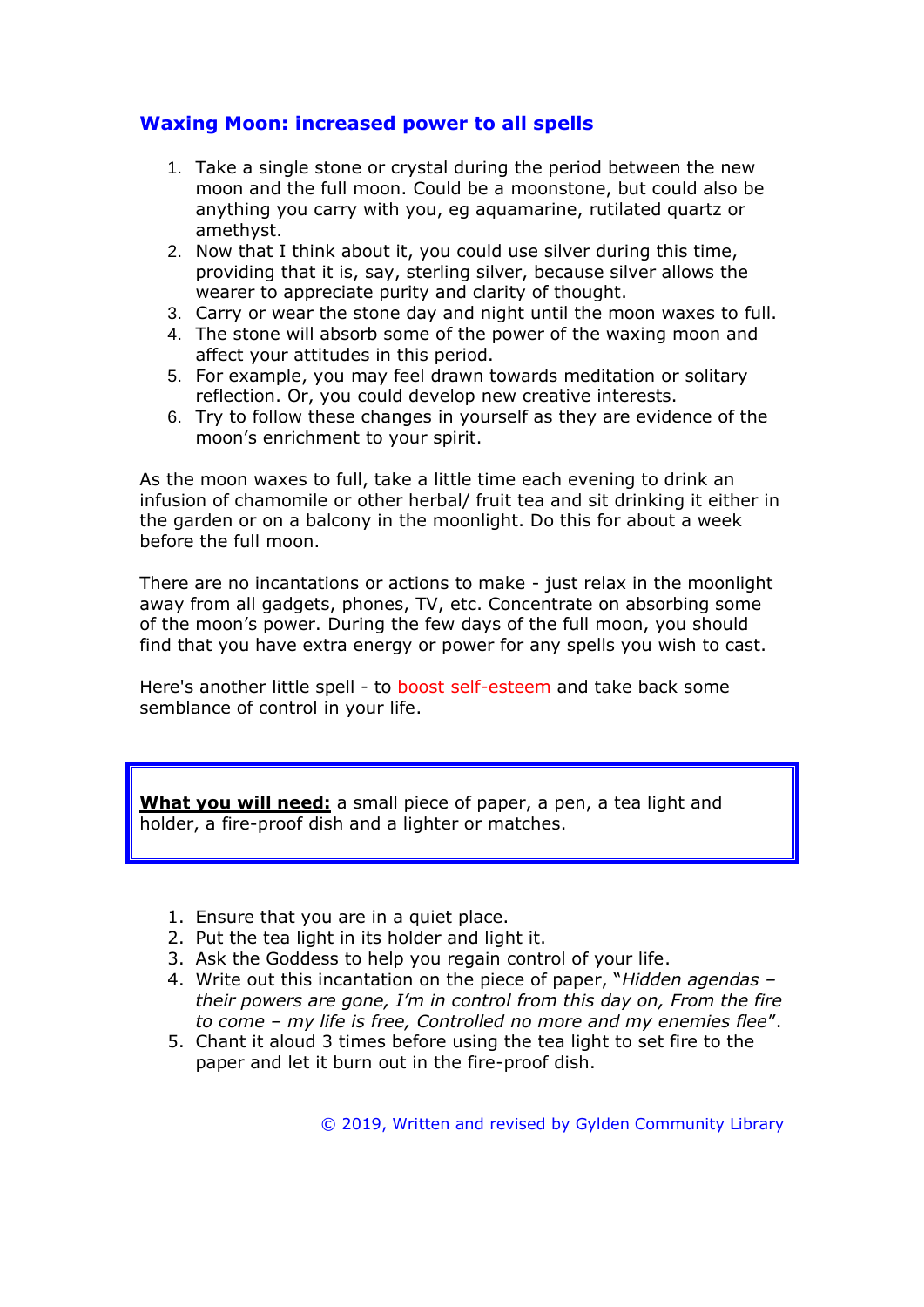## **Full moon**

This is the second phase of the lunar cycle and corresponds with the south wind. From a magickal standpoint, it's a good time for healing or fertility spells. Each full moon has a special appeal for those who work moon magick – here are some common areas:

- ➢ Personal, spiritual development.
- $\triangleright$  Drawing down the moon for extra strength.
- ➢ A full moon release spell for healing or protection.
- $\triangleright$  The cleansing of crystals or magickal tools.

**Drawing down the moon** for extra strength is not a hard spell to do, but it does need to be written from scratch. This is not to be borrowed from the internet if a witch is asking the Goddess for personal strength. Here's an incantation of mine, used in 2018, as an example. I took advantage of a full, blue moon due to the power needed for the second part of the spell.

- 1. To be performed shortly after moonrise on a full, blue moon.
- 2. Outside is best, but it can be done indoors.
- 3. Create the altar needed  $=$  your totems or statuettes.
- 4. Cleanse yourself, stand with arms across chest, feet together, facing the full moon.
- *5. "Goddess of the Moon, Brighid to my belief, you are universal and forever – in the darkest night, you give light and love to us. I ask you, blessed One, to grant me some of your presence and energies within my heart."*
- 6. Move your feet apart, raise your arms and welcome the moonlight into you.
- *7.* "*Help me on this night of the full, blue moon of March by granting your power for a little time to my heart for healing. It is your universal strength, wisdom and clear sight that perceives my purpose this night and aids my call."*
- *8. "I feel your presence in me – Brighid, the Lady of Nature, the Lady of the Moon and the Stars. Together, we are the rocks and soil, the rushing waters of rivers and streams, the blazing fires and the constant zephyrs – we are also the eagles that soar on the winds and see the lands below our wings. I feel your presence and we are together."*
- 9. Take a moment to feel her presence and visualise the eagle's/ moon's view of forests, rivers, mountains and bonfires in the steads. And breathe deeply to infuse the moonlight into the forest of the soul, lowering the arms.

*"Brighid, I thank you for granting me your love tonight – we are empowered."*

With each full moon comes the likelihood of *esbats*, ie lunar rituals held on the first night of a full moon. Commonly, an esbat ritual honours the mother aspect of the Goddess and is often a part of Wiccan pathways.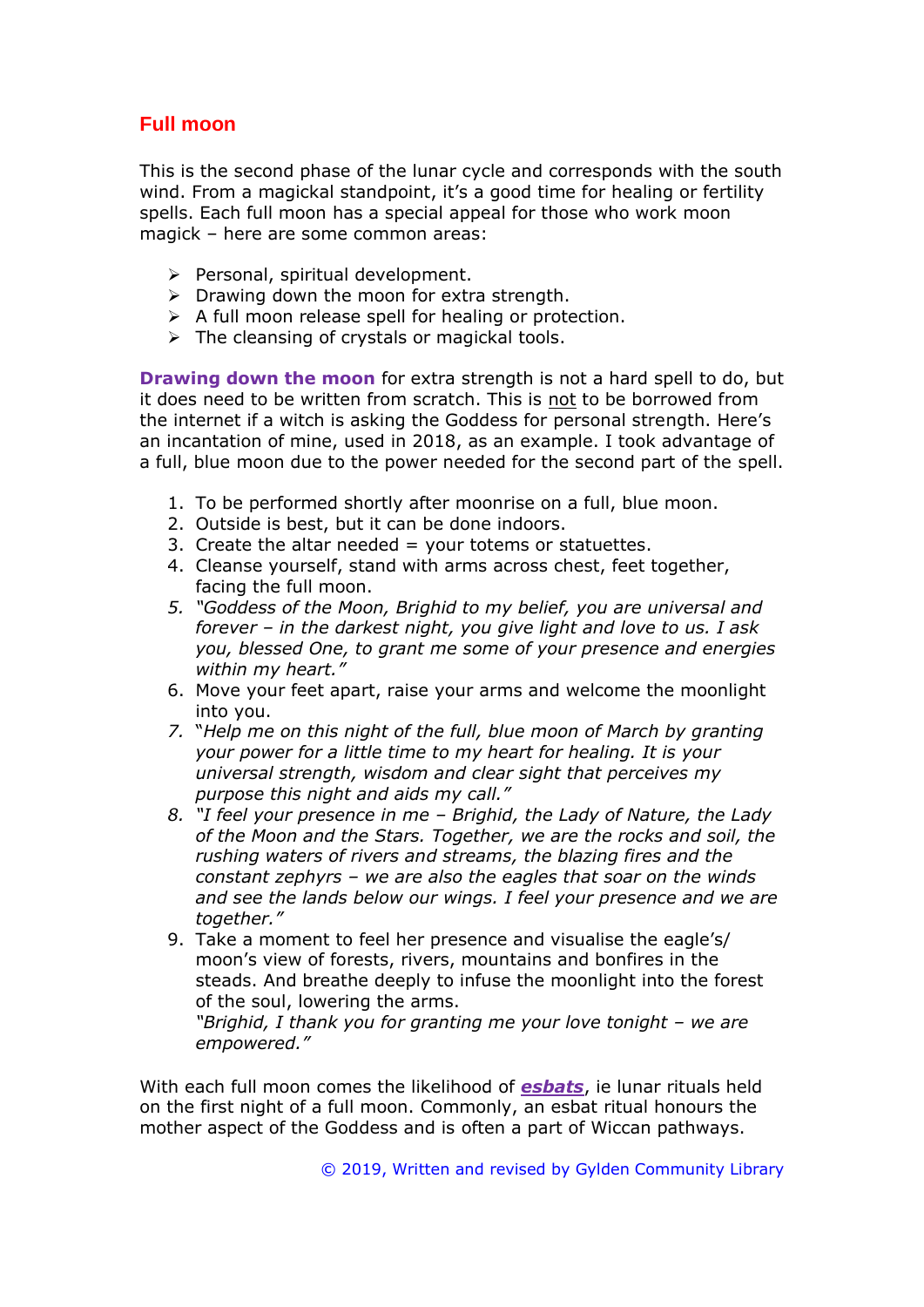An esbat is not so different from a sabbat, ie the actual ritual can include dances, songs, magick, prayers to the Goddess and an exchange of cake/mead. In some cases, esbats are the domain of closed covens, but that is not the rule and any number of people can celebrate an esbat.

### **Waning moon**

The waning moon is the third phase and corresponds with the west wind. It is the period during which the moon goes from full to dark once again. Like the waxing moon phase, it lasts about two weeks. In many traditions of witchcraft, this time of the lunar cycle is used to do magick that sends away, gets rid of or destroys things you no longer wish to be a burden, ie:

- $\leftarrow$  Casting off jobs or tasks.
- $\textcolor{red}{\textbf{4}}$  More internal reflection.
- $\ddot{+}$  Banishment of personal negativity (see spell below).
- $\overline{\text{4}}$  Reduction of debts or money problems.
- $\leftarrow$  Elimination of health problems.
- $\ddot{\bullet}$  Letting go of the old.
- $\ddot{\phantom{1}}$  Cutting of magickal herbs or flowers.

**What you will need:** a bowl or cauldron of water, salt, cloth, table & athame.

- 1. Sprinkle some salt on the cloth.
- 2. Use the athame to bless the salt, eg "*I bless this salt to make it fit for our spell. Blessed Be*."
- 3. Add the salt to the water; one person holds the bowl up towards the sky.
- 4. Each person visualises their deities, eg Brighid or Ceridwen.
- 5. All say: "*We ask you, Brighid/Ceridwen, to let this bowl receive all our negative feelings, so that we can cleanse ourselves and became whole again once more. Blessed Be*."
- 6. The bowl is replaced safely on the table.
- 7. Each person dips their fingers and thumbs of both hands into the water and focuses on all their negative energies moving through their bodies, down through their arms and out of their hands into the water. As they do this, each person should be aware of becoming lighter, ie of losing the weight that has been on their minds.
- 8. When each person is sure that this is completed, they should take their hands from the bowl and any drops of water shaken into the bowl.
- 9. Each person grounds themselves again and the bowl held up again – all say "*We ask you, Brighid/Ceridwen, to take this negativity from us through your elemental power and to keep us safe in your hands. Blessed Be."*